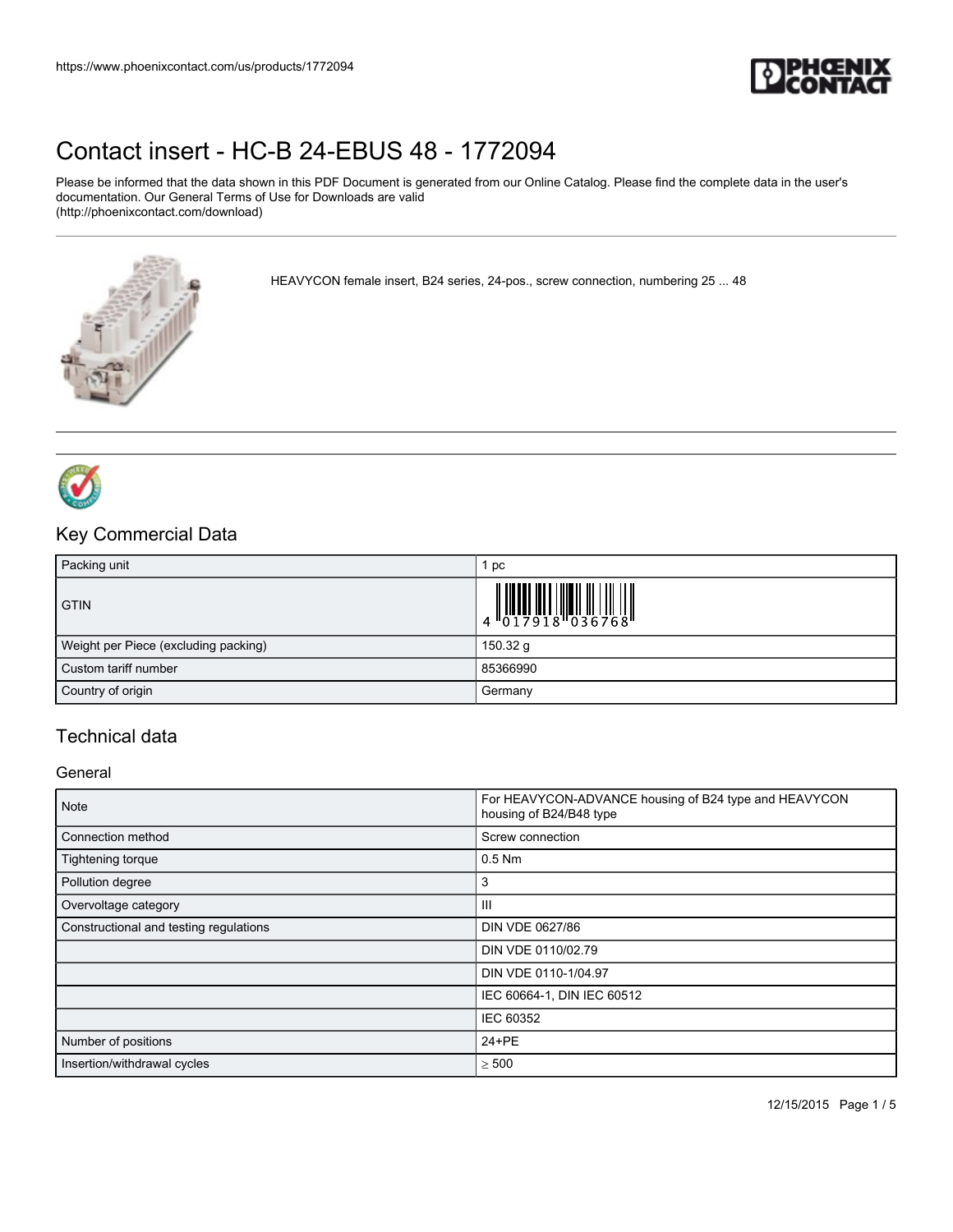

## Technical data

### General

| Type                                    | <b>B24</b>                                                                                      |
|-----------------------------------------|-------------------------------------------------------------------------------------------------|
| Conductor cross section                 | 0.5 mm <sup>2</sup> 2.5 mm <sup>2</sup> (Applies to stranded conductors with ferrules)          |
|                                         | $0.5$ mm <sup>2</sup> 4 mm <sup>2</sup> (PE screw)                                              |
| Connection cross section AWG            | 2014                                                                                            |
|                                         | 20  12 (PE screw)                                                                               |
| Stripping length of the individual wire | 7 mm                                                                                            |
| Connection                              | For housings of type B16/B32. Connectors may only be actuated when<br>there is no load/voltage. |
| Ambient conditions                      |                                                                                                 |
| Ambient temperature (operation)         | -40 °C $\ldots$ 125 °C (including heating up of contacts)                                       |

#### Material data

| Flammability rating according to UL 94 | V <sub>0</sub> |
|----------------------------------------|----------------|
| Contact material                       | Copper alloy   |
| Contact surface material               | Ag             |
| Contact carrier material               | <b>PA</b>      |

### Electrical characteristics

| Rated voltage (III/3) | 500 V |
|-----------------------|-------|
| Rated surge voltage   | 6kV   |
| Rated current         | 16 A  |

### Standards and Regulations

| Connection in acc. with standard       | <b>CSA</b>                 |
|----------------------------------------|----------------------------|
| Constructional and testing regulations | DIN VDE 0627/86            |
|                                        | DIN VDE 0110/02.79         |
|                                        | DIN VDE 0110-1/04.97       |
|                                        | IEC 60664-1, DIN IEC 60512 |
|                                        | IEC 60352                  |
| Flammability rating according to UL 94 | V <sub>0</sub>             |

## **Classifications**

### eCl@ss

| eCl@ss 4.0 | 27140816 |
|------------|----------|
| eCl@ss 4.1 | 27140816 |
| eCl@ss 5.0 | 27143424 |
| eCl@ss 5.1 | 27143424 |
| eCl@ss 6.0 | 27143424 |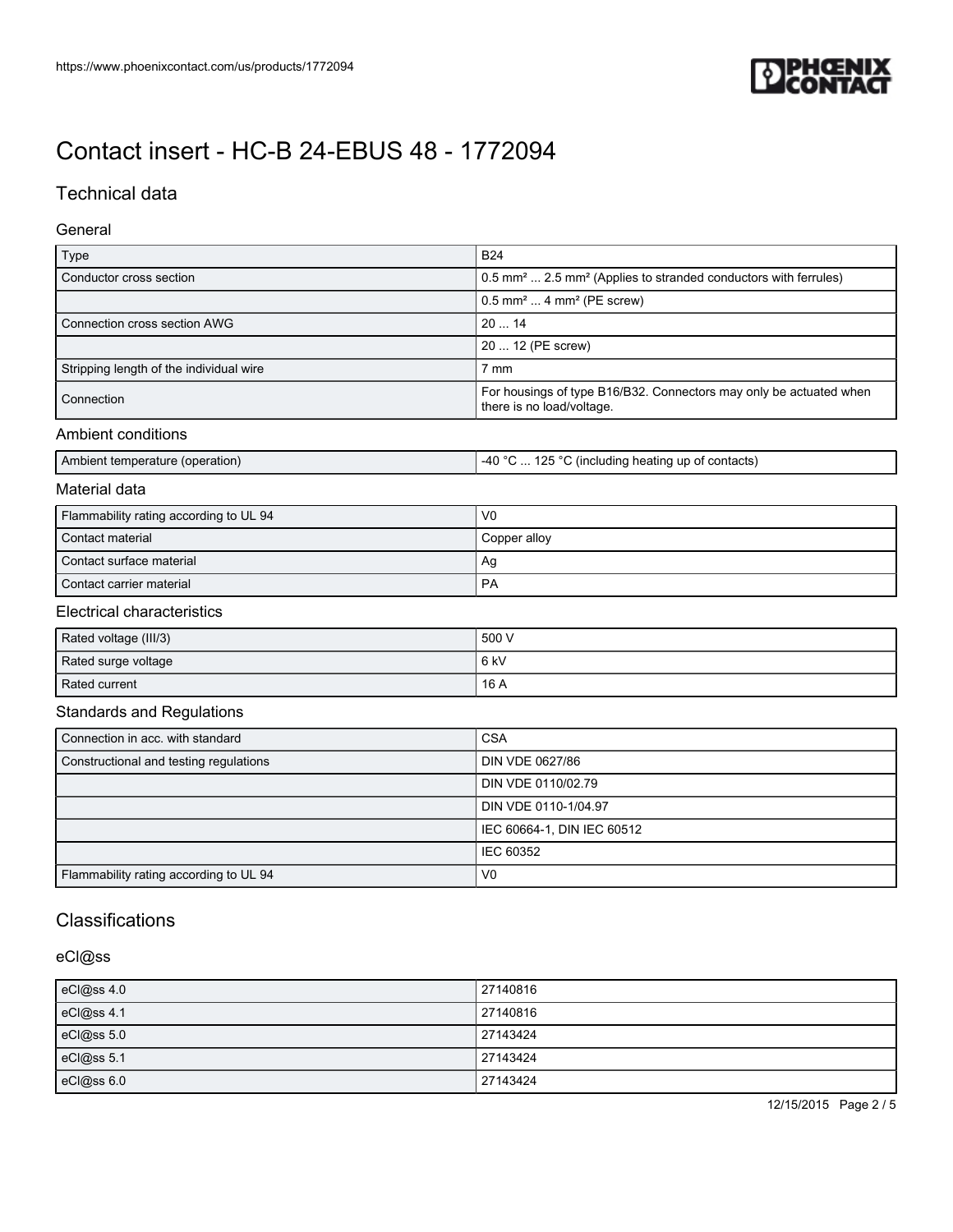

## **Classifications**

### eCl@ss

| eCl@ss 7.0 | 27440209 |
|------------|----------|
| eCl@ss 8.0 | 27440205 |
| eCl@ss 9.0 | 27440205 |

### ETIM

| ETIM 2.0        | EC000438 |
|-----------------|----------|
| ETIM 3.0        | EC000438 |
| <b>ETIM 4.0</b> | EC000438 |
| ETIM 5.0        | EC000438 |

### UNSPSC

| UNSPSC 6.01          | 30211923 |
|----------------------|----------|
| <b>UNSPSC 7.0901</b> | 39121522 |
| UNSPSC 11            | 39121522 |
| <b>UNSPSC 12.01</b>  | 39121522 |
| UNSPSC 13.2          | 39121522 |

## Approvals

### Approvals

#### Approvals

CSA / UL Recognized / EAC

#### Ex Approvals

### Approvals submitted

### Approval details

| $\mathbb{C}_{\text{CSA}}$  |           |
|----------------------------|-----------|
|                            |           |
| mm <sup>2</sup> /AWG/kcmil | $20 - 13$ |
| Nominal current IN         | 16 A      |

12/15/2015 Page 3 / 5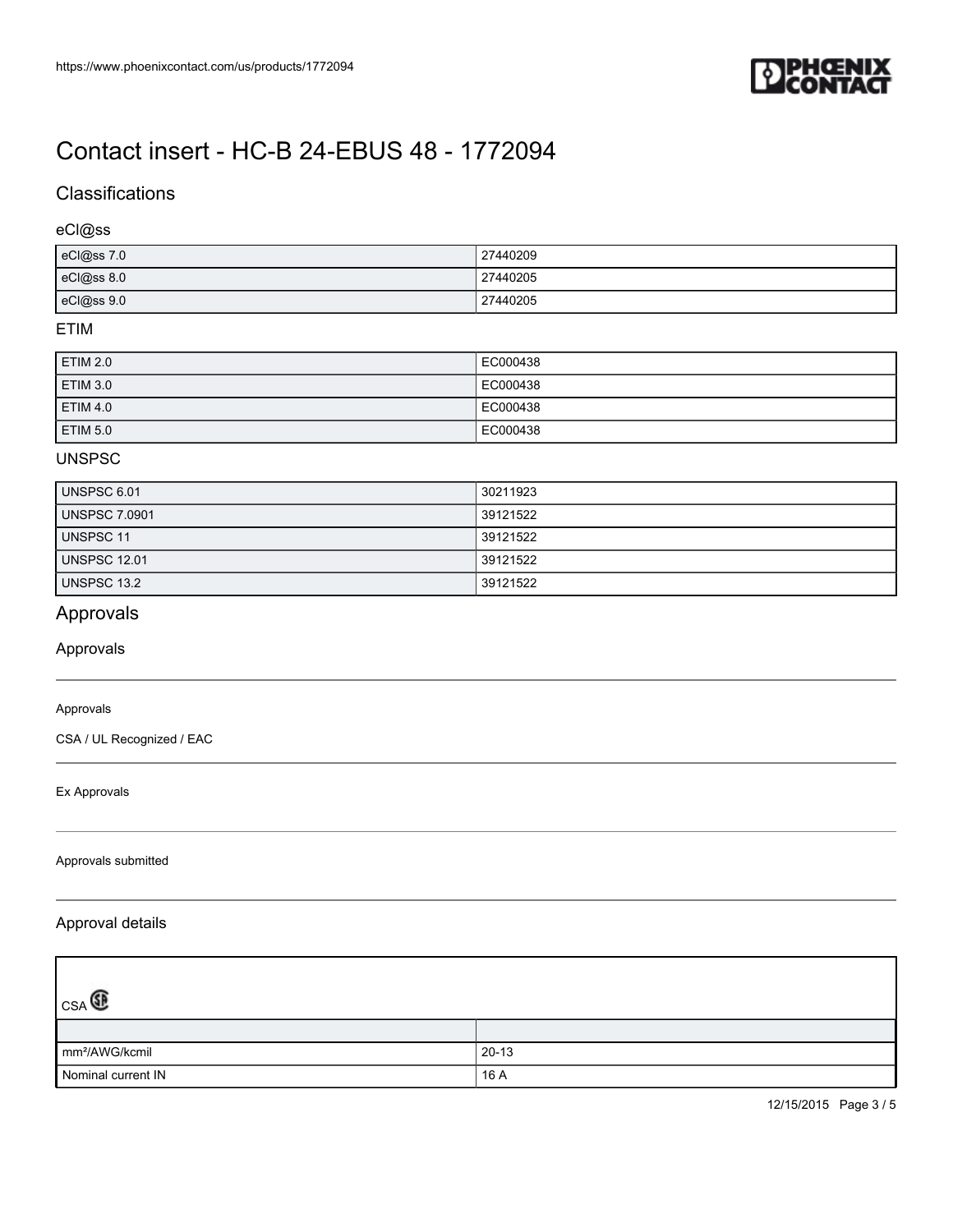

## Approvals

| Nominal voltage UN | .600' |
|--------------------|-------|

## UL Recognized **W**

| https://www.phoenixcontact.com/us/products/1772094                                                                                                                                                                                                                                                                                                                          |                                                      |          |
|-----------------------------------------------------------------------------------------------------------------------------------------------------------------------------------------------------------------------------------------------------------------------------------------------------------------------------------------------------------------------------|------------------------------------------------------|----------|
| Contact insert - HC-B 24-EBUS 48 - 1772094<br>Approvals                                                                                                                                                                                                                                                                                                                     |                                                      |          |
| Nominal voltage UN                                                                                                                                                                                                                                                                                                                                                          | 600 V                                                |          |
| UL Recognized <b>W</b>                                                                                                                                                                                                                                                                                                                                                      |                                                      |          |
| mm <sup>2</sup> /AWG/kcmil                                                                                                                                                                                                                                                                                                                                                  | $18-12$                                              |          |
| Nominal current IN                                                                                                                                                                                                                                                                                                                                                          | 15 A                                                 |          |
| Nominal voltage UN                                                                                                                                                                                                                                                                                                                                                          | 600 V                                                |          |
| EAC                                                                                                                                                                                                                                                                                                                                                                         |                                                      |          |
| Drawings                                                                                                                                                                                                                                                                                                                                                                    |                                                      |          |
| Diagram                                                                                                                                                                                                                                                                                                                                                                     | Dimensional drawing                                  |          |
| 16<br>B <sub>6</sub><br>Operating current [A]<br>B <sub>6</sub><br>14<br>12<br>$\frac{1}{1}$ B <sub>24</sub><br>B10<br>B24<br>$10\,$<br><b>B10</b><br>8<br>B16<br>B16<br>6<br>4<br>$\bullet$ = 1,5 mm <sup>2</sup><br>2 <sup>1</sup><br>$\bullet$<br>$\ddot{ }$ = 2,5 mm <sup>2</sup><br>$\bullet$<br>0 20 40 60 80 100 120 20 40 60 80 100 120<br>Ambient temperature [°C] | 111<br>₩<br>┝<br>$104$<br>7<br>37,5<br>Female insert | 34<br>27 |
|                                                                                                                                                                                                                                                                                                                                                                             |                                                      |          |

## Drawings



Derating diagram: Series HC-B...S / HC-B...C





#### Schematic diagram

| (⊥) |         |  |
|-----|---------|--|
|     | 250037  |  |
|     | 260038  |  |
|     | 270039  |  |
|     | 280 040 |  |
|     | 2900041 |  |
|     | 3000042 |  |
|     | 3100043 |  |
|     | 3200044 |  |
|     | 330 045 |  |
|     | 3400046 |  |
|     | 350047  |  |
|     | 3600048 |  |
|     |         |  |
|     |         |  |

Connector pin assignment, connection side